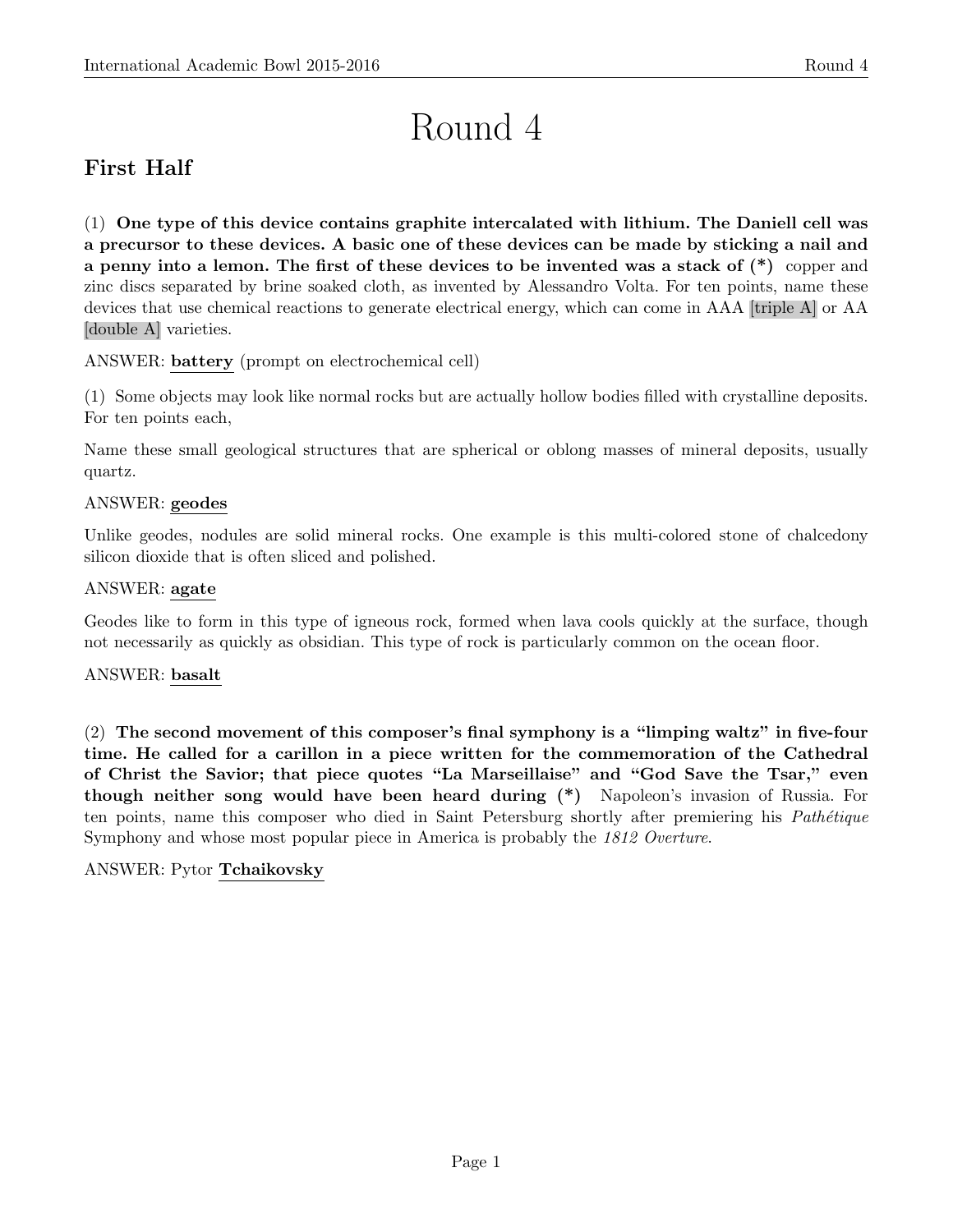(2) George Bellows painted some "Dwellers" of this geographical feature. For ten points each,

Name this steep geographical feature, examples of which Claude Monet painted near the town of Etretat as well as along the Normandy coast of Dieppe.

# ANSWER: cliff

Keystone Cliffs was one of the names given to Mount Rushmore before a prospecting expedition by Charles Rushmore. Mount Rushmore features four presidents on it sculpted by this Danish-American sculptor.

#### ANSWER: Gutzon (de la Mothe) Borglum

A cliff named for a thousand of these figures is located near Libu Village and was sculpted mostly during the Tang Dynasty. The Tang Dynasty's encouragement to convert to Taoism made carving statues of these figures a political risk.

# ANSWER: buddha (accept Buddharupa)

(3) The title character of this work shows himself as a beast, a lovely lady, a ball of fire, and a giant head on a marble throne. The Soldier with the Green Whiskers tells the protagonist of this work that (\*) Glenda may be able to help her return home. The protagonist discovers the Winged Monkeys sent by an evil witch, cannot leave the Emerald City. A cyclone takes the protagonist away from Kansas in, for ten points, what children's book by L. Frank Baum, detailing Dorothy Gale's adventures in the land of the Munchkins?

#### ANSWER: The Wonderful Wizard of Oz

(3) Palamedes tricks this man by placing his infant son in front of a plough. For ten points each,

Name this hero who returns to his son, Telemachus, and his wife, Penelope, after a long journey home from the Trojan war in a namesake epic by Homer.

#### ANSWER: Odysseus (accept Ulysses)

After returning from his journey, Odysseus finds that Penelope has not remarried because she cleverly delayed finishing making Odysseus's burial shroud on one of these structures.

#### ANSWER: weaving loom

While on his journey, Odysseus tricks the Cyclops Polyphemus by claiming that this word is his name.

# ANSWER: nobody (or outis)

(4) This mythological figure wept red-gold tears in the absence of Odr, and transformed the mortal Ottar into a "battle-boar" called Hildisvini. This goddess slept with four dwarves to gain her most famous belonging, and she appeared at Baldr's funeral in a chariot pulled by (\*) cats. She lent her cloak of feathers to Loki to allow him to fly, and lent Thor her famed necklace, Brisingamen, so he could impersonate this powerful Vanir goddess. For ten points, name this Norse goddess of love and beauty.

ANSWER: Freyja [FRAY-yah] (do not accept "Frey" or "Freyr" or "Frigga")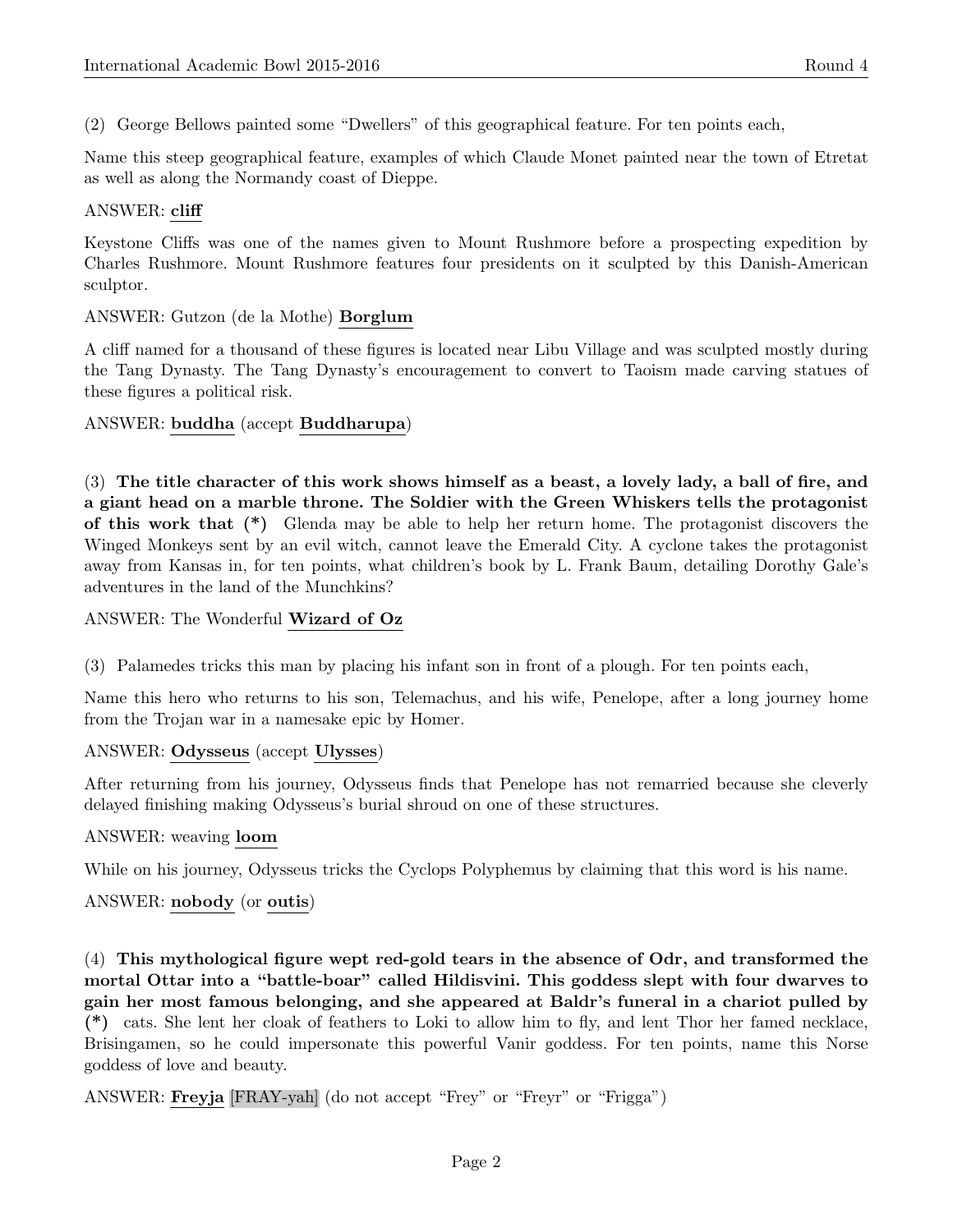(4) Answer some questions about figures who were told by divinities that they would have children, for ten points each.

The Gospel of Luke begins with the Annunciation, in which the angel Gabriel tells this woman that she would conceive the Son of God.

ANSWER: Blessed Virgin Mary (accept Mother Mary; accept Maryam; accept Madonna)

The angel Gabriel also told the elderly Zechariah that his wife, Elizabeth, would give birth to this man, who was eventually beheaded at the request of Salome.

#### ANSWER: John the Baptist

God appeared in the form of three men to tell this woman that she would have a baby in her old age, and rebuked her for laughing at the idea.

#### ANSWER: Sarah (or Sarai)

(5) This man is believed to have ordered the assassination of Sergey Kirov; either way, he reacted to it by ordering Nikolai Yezhov of the NKVD to purge hundreds of thousands of people. This man's successor gave a speech attacking the (\*) NKVD and denouncing the personality cult that had developed around this man; that "Secret Speech" was delivered by Nikita Khrushchev. For ten points, name this Russian dictator who led the Soviet Union during World War II.

#### ANSWER: Joseph Stalin

(5) American involvement in this war began with the defensive Operation Desert Shield and progressed to the offensive Desert Storm. For ten points each,

Name this 1990-91 war in which an American-led coalition defeated the forces of Saddam Hussein.

ANSWER: Persian Gulf War (or First Gulf War; accept First Iraq War; do not accept or prompt on "Iraq War" alone)

The Persian Gulf War targeted this country, which had gained international condemnation after invading Kuwait.

#### ANSWER: Iraq

During the Persian Gulf War, Iraqi Highway 80 was given this nickname due to heavy bombing attacks on retreating Iraqi forces.

# ANSWER: Highway of Death

(6) In metaphase I, homologous versions of these structures cross over. These structures condense from replicated DNA wrapped around histones during prophase. These structures' identical halves are separated by spindle fibers connected to the kinetochores by the (\*) centromere in anaphase. For ten points, name these gene-containing structures distributed between daughter cells during mitosis and meiosis, of which humans have 46, including X and Y.

#### ANSWER: chromosomes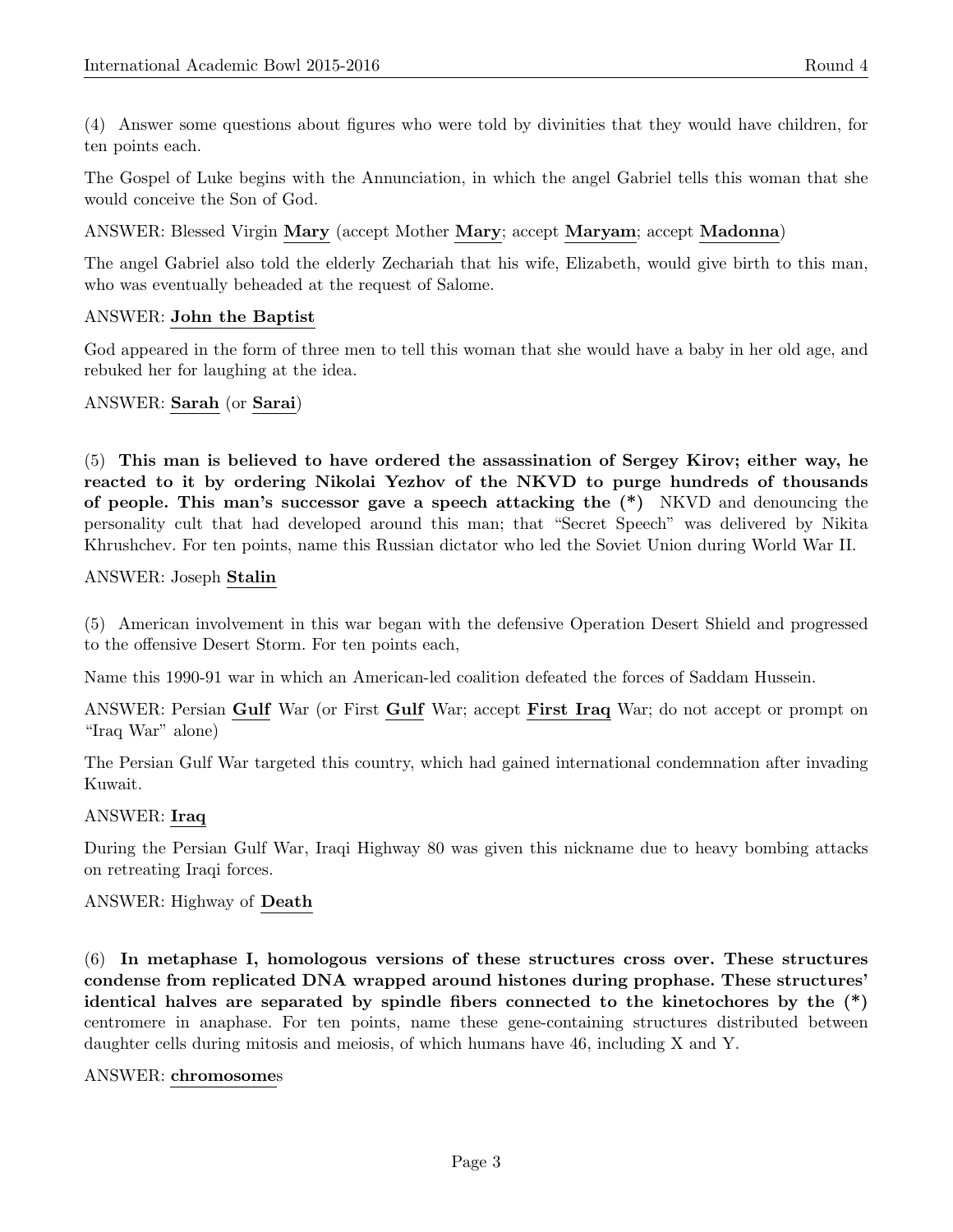(6) This man legendarily ran naked through the streets of Syracuse after solving a puzzle regarding a possibly-golden crown. For ten points each,

Name this ancient Greek scientist who also supposedly invented a heat ray and a screw that lifts water.

# ANSWER: Archimedes of Syracuse

The aforementioned crown puzzle was solved by Archimedes' observation of this type of force exerted on an object that is submerged in a fluid. This force keeps floating objects afloat.

# ANSWER: buoyancy (accept word forms like buoyant force)

After making that observation, Archimedes is said to have shouted this Greek word, which translates to "I have found it!"

# ANSWER: Eureka!

(7) This singer used "Scrambled Eggs" as placeholder text in one song. Though this man wasn't sure, his bandmate approved of this man's lyric "the movement you need is on your shoulder." Twitter exploded over this artist's 2015 "debut" with Kanye West and (\*) Rihanna, "FourFiveSeconds," though he topped 27 times with his first band. "Yesterday" and "Hey Jude" were sung by, for ten points, what bass guitarist who was a member of the Beatles with Ringo, George, and John?

ANSWER: Paul McCartney (prompt on "Paul" after the tossup as finished, as it makes it sound like we might accept just the first name this time; we aren't, though)

(7) Netflix "Original" series are original...sometimes. For ten points each,

The first Netflix original series was this political thriller, a remake of a British series in which Kevin Spacey plays Frank Underwood, who uses his charisma to work his way from representative to President of the United States.

# ANSWER: House of Cards

Netflix produced a fourth season of this prematurely-cancelled cult comedy series starring Jason Bateman and Michael Cera. It centers around the antics of a wealthy family who lost everything and the one son who had no choice but to keep them all together.

# ANSWER: Arrested Development

Candace Cameron Bure [buh-ray] reprises her role as D.J., but neither Mary-Kate nor Ashley Olsen return to play Michelle Tanner, in a 2016 sequel to a family-friendly sitcom set in San Francisco. We'll accept either the original or the revival title.

# ANSWER: Fuller House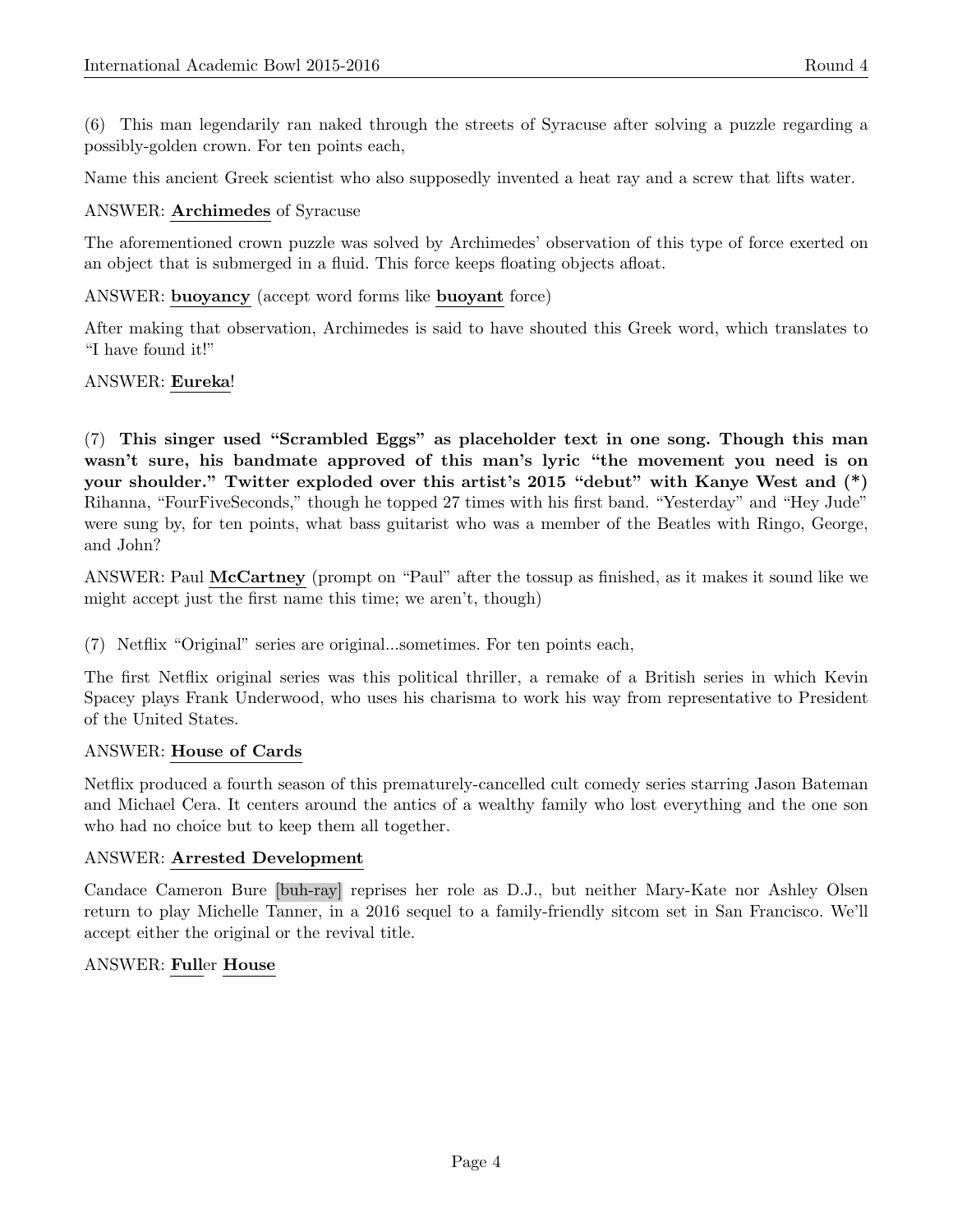# Sixty Second Rounds

The categories are . . .

- 1. The Sounds of Poetry
- 2. The Roman Empire
- 3. Halogens
- 4. Richard Wagner

# THE SOUNDS OF POETRY

The sounds of poetry can be as important as the message. Name the poetry term that...

(1) Describes a pair of words that sound alike, such as "rain" and "Spain."

ANSWER: rhyme (accept word forms)

(2) Is used to represent or imitate a sound such as "Pow!" or "Boom!"

# ANSWER: onomatopoeia [ON-oh-MAH-toh-pee-ah] (be lenient with pronunciation)

(3) Is a repeated line or phrase used throughout a poem.

# ANSWER: refrain

(4) Is the occurrence of the same sound or letter in closely connected words.

# ANSWER: alliteration

(5) Is the repetition of identical vowel sounds in nearby words.

# ANSWER: assonance

(6) Is a mixture of harsh and inharmonious sounds such as "I detest war because cause of war is always trivial."

# ANSWER: cacophony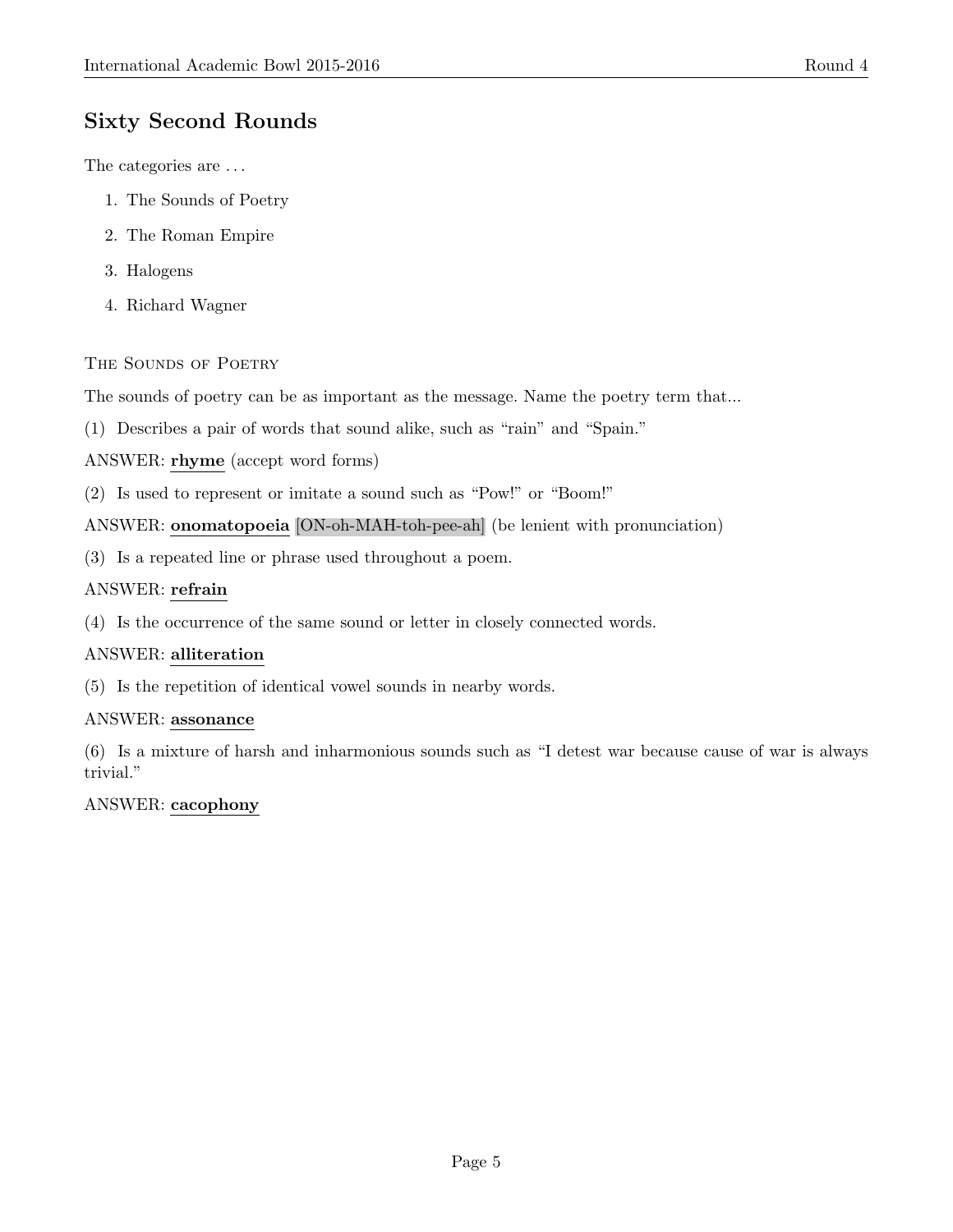#### The Roman Empire

Name the...

(1) Modern country in which Rome is the capital.

# ANSWER: Italy

(2) Sea it controlled, which separates Europe from Africa.

#### ANSWER: Mediterranean Sea (or Mare Nostrum)

(3) High-status social class, contrasted with the plebeians.

# ANSWER: patricians

(4) The region of modern France that was conquered by Julius Caesar.

# ANSWER: Gaul or Gallia

(5) The third of the Five Good Emperors, who names a wall in northern England.

ANSWER: Hadrian (or Publius Aelius Hadrianus Augustus; accept Hadrian's Wall)

(6) The number of emperors who ruled during 69 AD, the last of whom was Vespasian. Diocletian separated the empire in this many parts.

ANSWER: four (accept Year of the Four Emperors)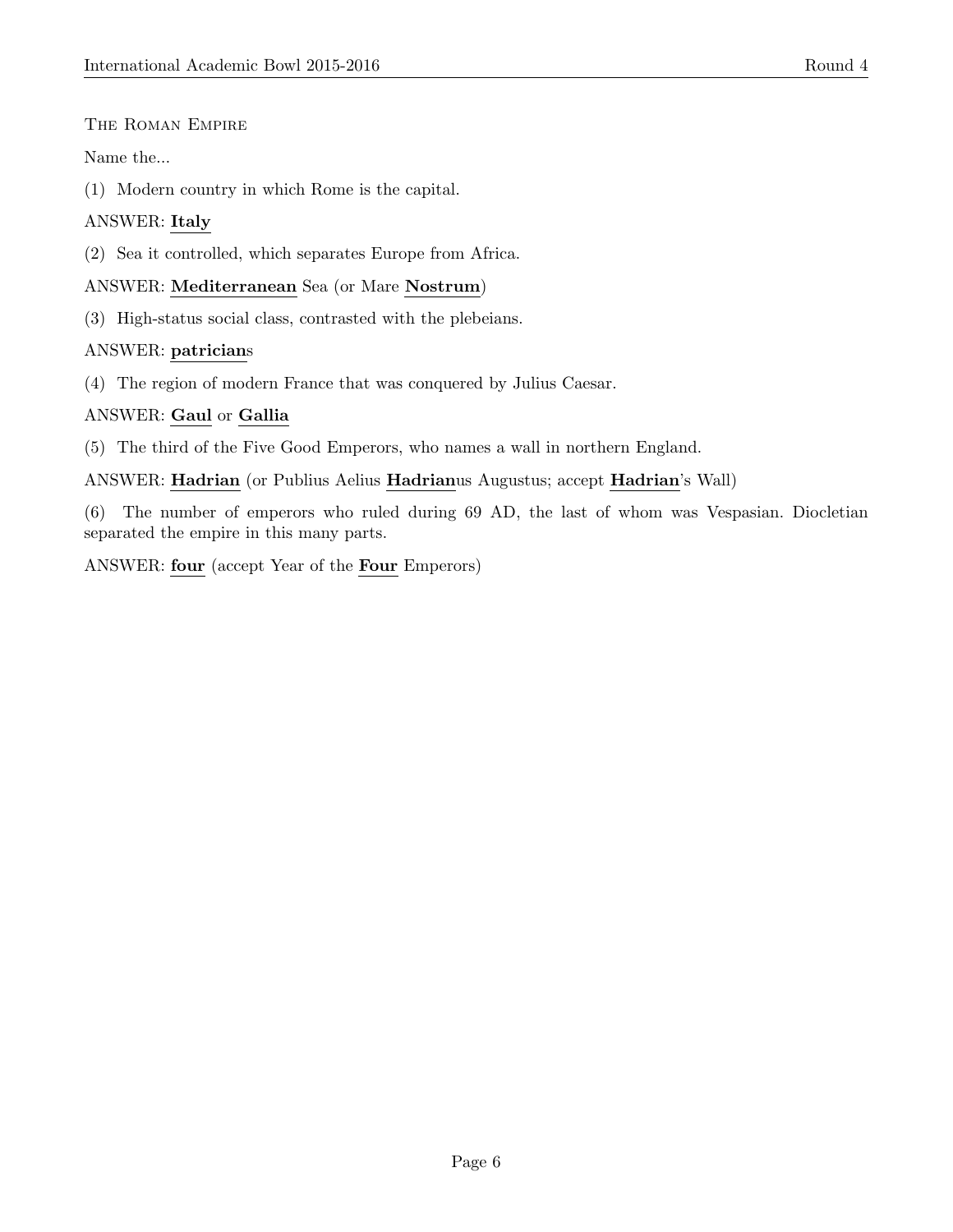# **HALOGENS**

Name the...

- (1) Halogen element with atomic symbol Cl.
- ANSWER: chlorine (do not accept chloride)
- (2) Group of elements to the right of the halogens on the periodic table.

# ANSWER: Noble Gases (or Inert Gases; accept Group 18)

(3) Number of valence electrons that each halogen has.

# ANSWER: 7

(4) Phase of matter in which bromine exists at STP.

# ANSWER: liquid

(5) Property, defined as an atom's tendency to attract electrons, for which fluorine has the highest value.

# ANSWER: electronegativity

(6) Heaviest halogen, the last naturally occurring element to be discovered.

ANSWER: Astatine (accept At)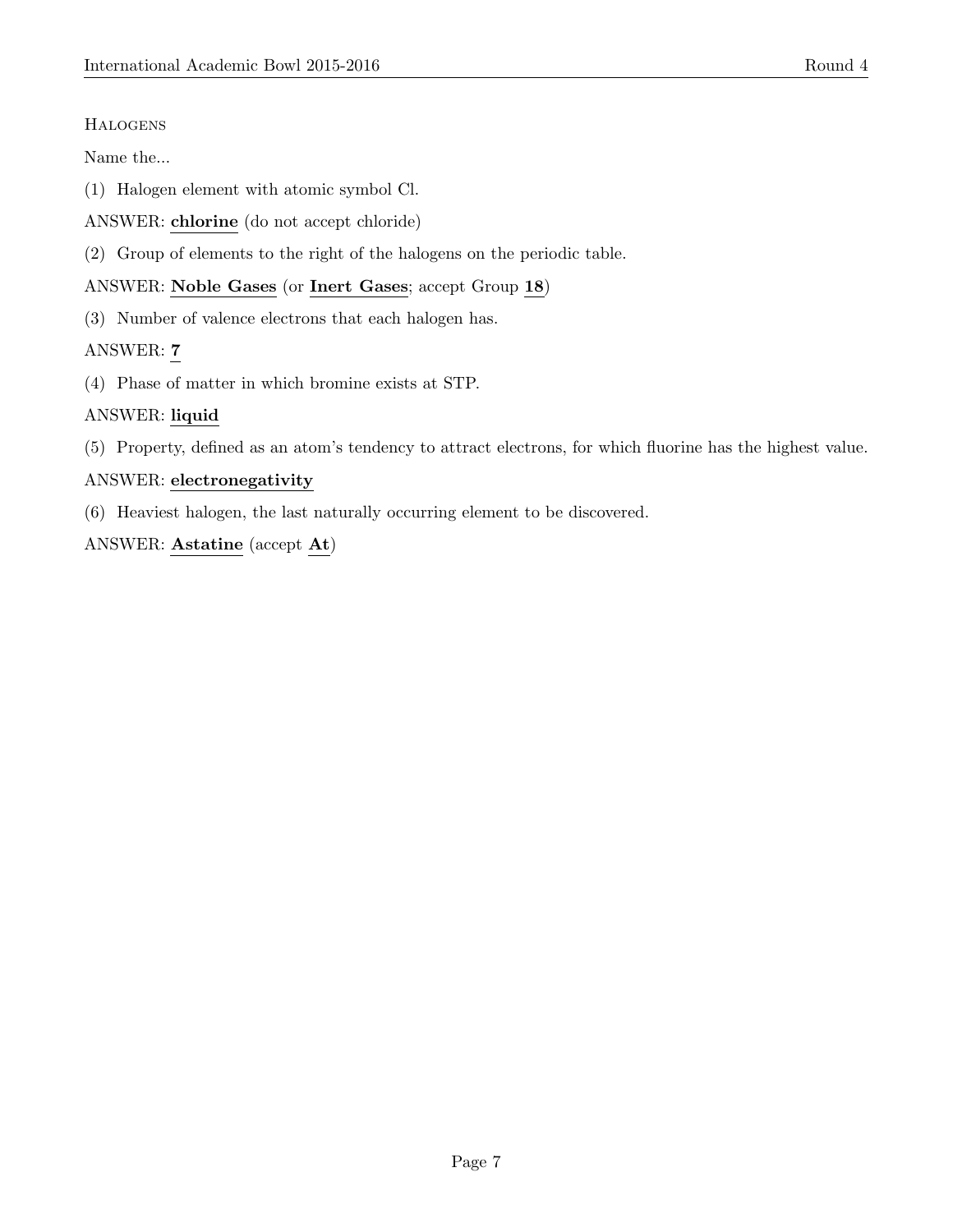# Richard Wagner

In the career of composer Richard Wagner [vahg-ner], name the...

(1) Language in which he wrote the libretto for Lohengrin.

# ANSWER: German

(2) Song from Lohengrin whose four-note opening motif traditionally signals that a wedding is to begin.

# ANSWER: Bridal Chorus (or Here Comes the Bride or Treulich geführt)

(3) Title creatures of part 3 of the Ring cycle, which "Ride" in a famous instrumental.

# ANSWER: Valkyries (accept Ride of the Valykries; accept Die Walkure [vall-koor])

(4) River whose gold is used to forge the Ring of the Nibelung in part one of the cycle.

# ANSWER: Rhine River (accept Das Rheingold)

(5) Man loved by Isolde in an 1865 Wagner opera.

# ANSWER: Tristan (accept Tristan and Isolde)

(6) Opera that ends with the title singer's death with Elizabeth and a priest's staff growing leaves.

# ANSWER: Tannhauser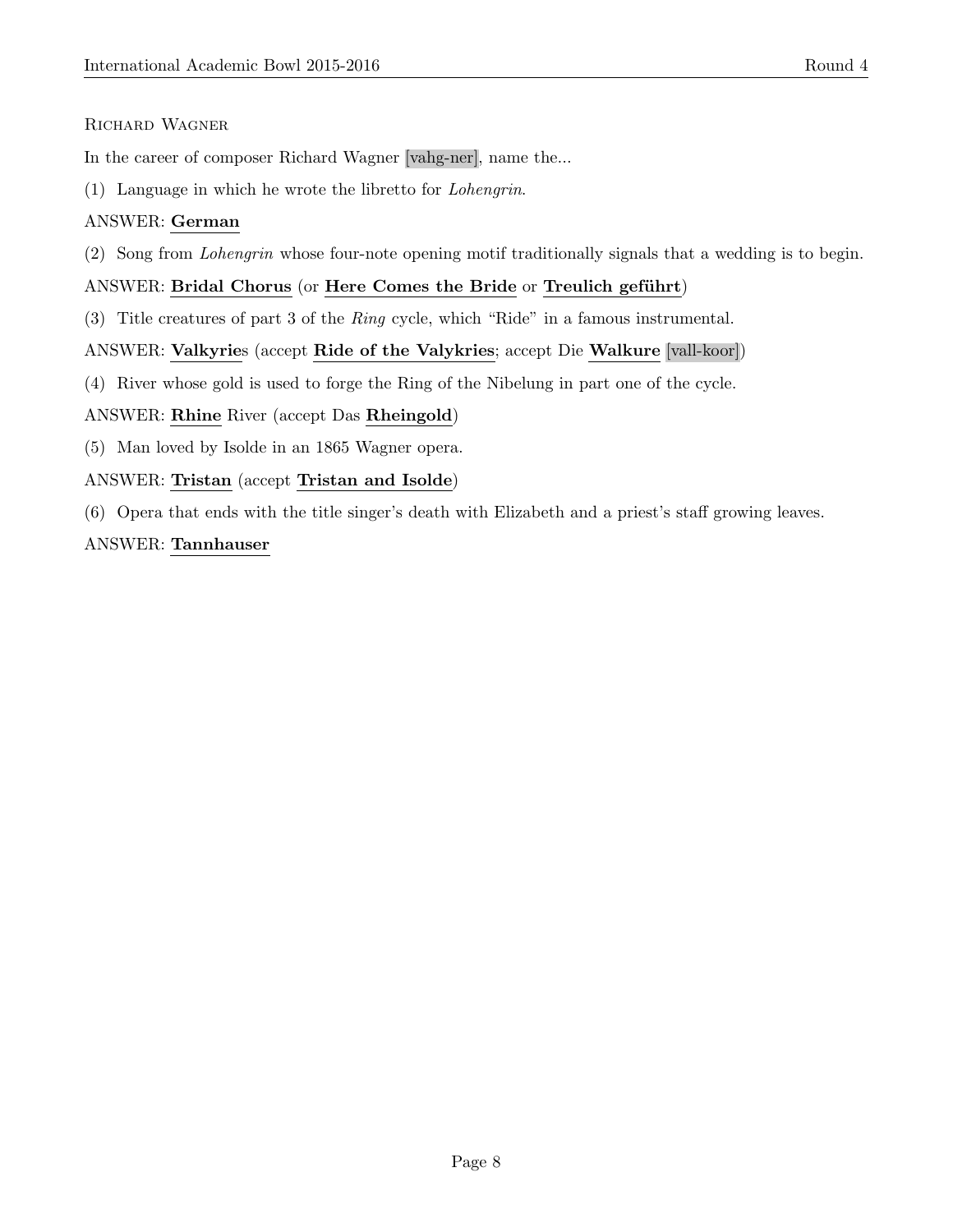# Second Half

(8) Residents of this country were evacuated following the Runaway Scrape, which was partially driven by the Goliad Massacre. Mirabeau Lamar fought for this country during the Battle of San Jacinto. Jim Bowie and Davy Crockett were killed after a building here was besieged. James (\*) K. Polk annexed this state in 1845, nine years after Santa Anna attacked the Alamo. For ten points, name this state whose major figures include Stephen F. Austin and Sam Houston.

# ANSWER: Republic of Texas

(8) This emperor was buried with a terracotta army that was probably surrounded by a moat made of mercury. For ten points each,

Name this leader who established imperial rule out of the chaos of the Warring States period.

# ANSWER: Qin Shi Huangdi

Qin Shi Huangdi was responsible for standardizing this language into seal script. The Oracle Bones show ancient examples of this language, whose most common modern variant is Mandarin.

#### ANSWER: Chinese

Qin Shi Huangdi's reign ended the Hundred Schools of thought by destroying many books in this manner. Savonarola destroyed the "Vanities" in a similar fashion.

ANSWER: burning (accept descriptions; accept Bonfire of the Vanities)

(9) This is the minimum number of points that are not coplanar. This is the largest number of intersections of two ellipses. There are this many distinct powers of the constant  $i$ , and a tesseract has this many dimensions. An integer is divisible by this number exactly when its last  $(*)$  two digits are also divisible by this number. The x- and y-axes split a plane into this many quadrants. For ten points, name this smallest positive composite number, the square of two.

ANSWER: four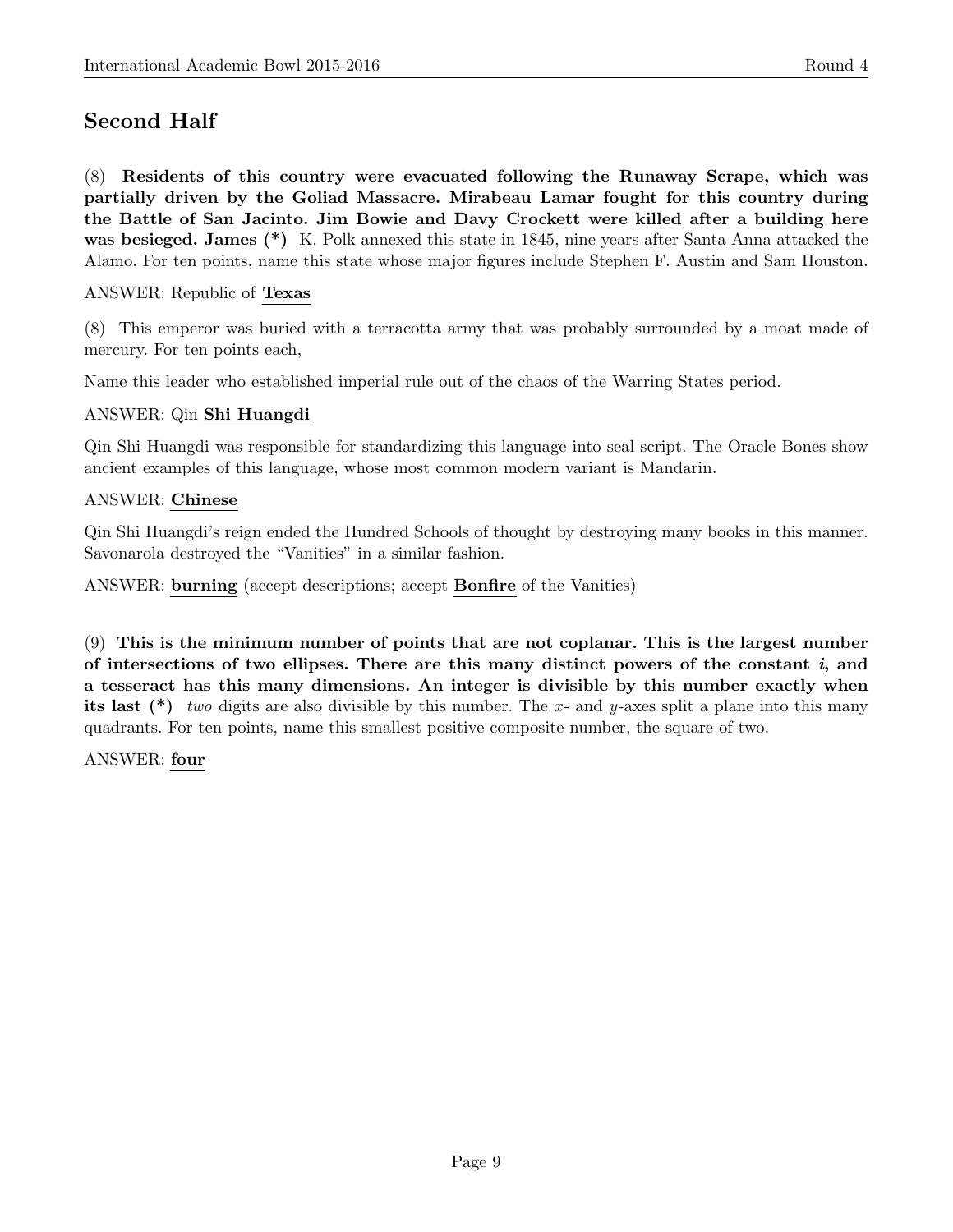$(9)$  Answer the following about the quadratic formula, as usually stated for equations of the form y equals  $a x$  squared plus  $b x$  plus  $c$ , for ten points each.

The formula sets  $x$  equal to an expression that, when evaluated, finds these values for the quadratic equation. These values tell where the function intersects a certain feature when graphed.

ANSWER: x-intercept (or roots or solutions to the equation, function, etc.)

In the quadratic formula, this name is applied to the b squared minus  $4ac$  term. The sign of this quantity allows you to tell whether the equation has real solutions.

#### ANSWER: discriminant

The formula sets  $x$  equal to negative  $b$  plus or minus the square root of the discriminant, all divided by this expression in the denominator of the formula. This doesn't have a name; we're looking for the actual expression in the denominator of the formula.

#### ANSWER: 2 times a

(10) After this work's title event, the protagonist discovers he no longer enjoys bread and milk, and he protests the removal of a picture of a woman in a fur hat and muff from his bedroom. In this work, three full-bearded boarders listen to violin music played by (\*) Greta, but leave when they are horrified by the protagonist, who develops the habit of crawling on the walls and ceiling. Gregor Samsa is transformed into an insect-like monster in, for ten points, what novella by Franz Kafka?

#### ANSWER: The Metamorphosis (or Die Verwandlung)

(10) Francis Cugat designed this novel's cover, which may have inspired its author to write about the eyes of Doctor T.J. Eckleburg. For ten points each,

Name this novel in which the title character moves to West Egg to pursue his love, Daisy Buchanan.

#### ANSWER: The Great Gatsby

The Great Gatsby was written by this Lost Generation writer, who also wrote This Side of Paradise.

#### ANSWER: Francis Scott Key Fitzgerald

The Great Gatsby is narrated by this character Gatsby's neighbor, who declares that he is one of the "few honest people" that he has ever known.

ANSWER: Nick Carraway (accept either underlined name)

(11) Islands in this body of water include Gotland and Oland, the latter of which is a short drive away from Kalmar. In the late Middle Ages, the Hanseatic League dominated trade in this body of water from port cities like (\*) Konigsberg and Danzig. Arms of this sea include the Gulf of Bothnia and the Gulf of Finland. For ten points, name this sea that borders Estonia, Latvia, and Lithuania in northern Europe.

#### ANSWER: Baltic Sea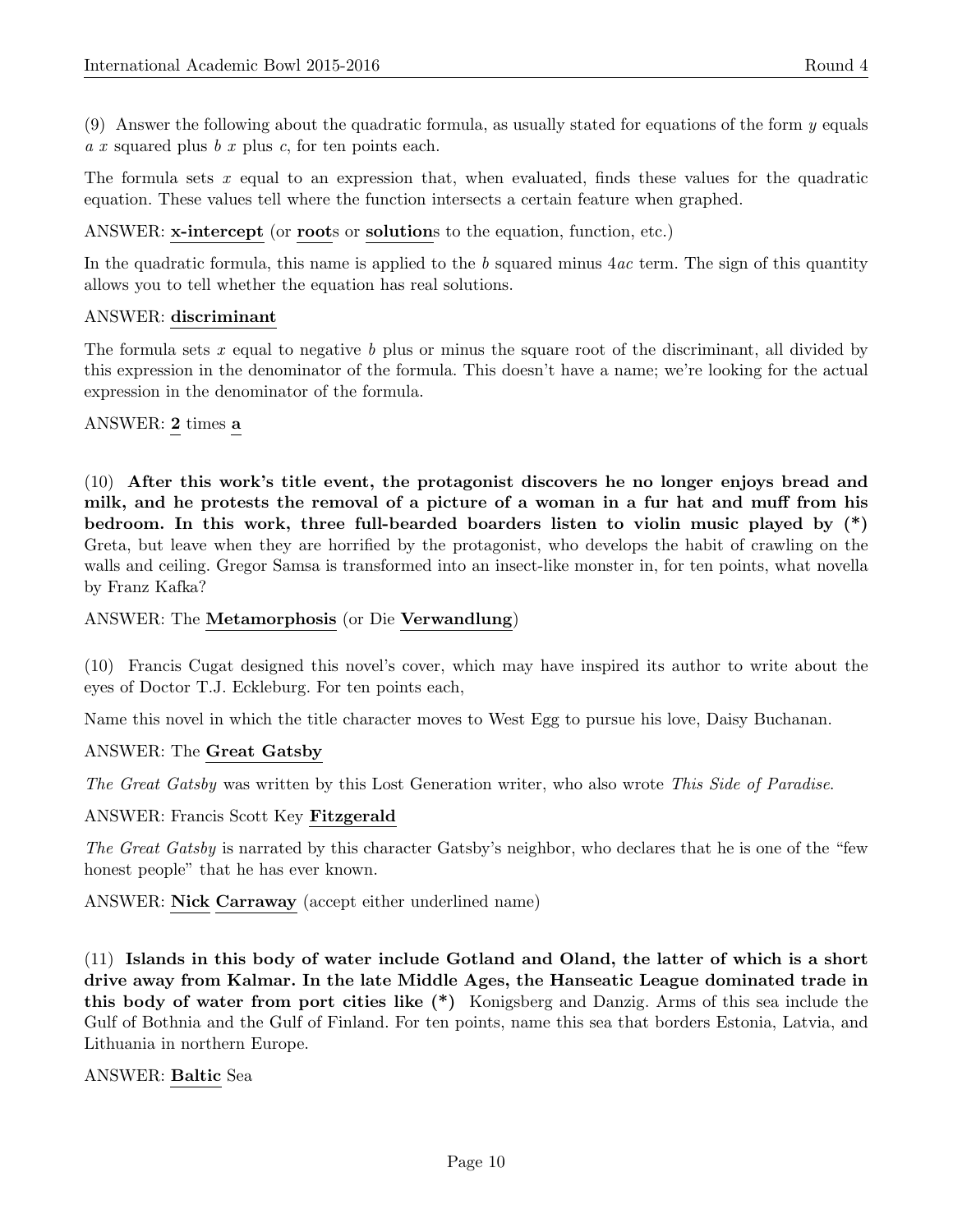(11) This system was explained in a "Critique of Political Economy" published two decades after its author criticized how this system creates a class struggle between the proletariat and bourgeoisie. For ten points each,

Name this economic system that generally encourages private economic development in a free market.

#### ANSWER: capitalism

This German philosopher explained capitalism in Das Kapital and collaborated with Friedrich Engels on The Communist Manifesto.

#### ANSWER: Karl Marx

This other German philosopher discussed how capitalism grew out of the Protestant work ethic in northern Europe in The Protestant Ethic and the Spirit of Capitalism.

#### ANSWER: Max Weber

(12) In 1932, farmers in this country requested soldiers with Lewis machine guns to hunt birds that were eating crops. Two months after Pearl Harbor, the Japanese fleet raided this country's city of Darwin. In 1770, James Cook landed at Botany Bay, the first (\*) European contact with what is now this country. The Emu Wars took place in, for ten points, what country whose forces fought at Gallipoli in ANZAC with armies from neighboring New Zealand?

#### ANSWER: Australia

(12) These people were defended by England during the Siege of La Rochelle. For ten points each,

Name these people whose religious liberty was upheld in the Edict of Nantes.

ANSWER: **Huguenots** (prompt on French people; prompt on, but do not otherwise reveal, "Protestants" or "French Protestants")

The Huguenots were followers of John Calvin, a member of this movement that caused people to split from the Catholic Church in the 16th and 17th centuries.

#### ANSWER: Protestantism

The rights of the Huguenots were revoked in the Edict of Fontainebleau, which was issued by this king. This "Sun King" was the first to rule primarily from Versailles [VAIR-sigh].

# ANSWER: Louis XIV [the fourtheenth]

(13) Early in this novel, a move to Netherfield Park sparks discussions of marriage. Charlotte Lucas marries the clergyman Mr. Collins, who works for Lady Catherine de Bourgh in this novel. Mr Wickham makes advances on one character's niece and runs away with (\*) Lydia, and Mr. Bingley ends up marrying the protagonist's sister Jane. The protagonist of this work initially rejects, but ends up accepting, the proposal of Mr. Darcy. For ten points, name this novel about Elizabeth Bennet, written by Jane Austen.

#### ANSWER: Pride and Prejudice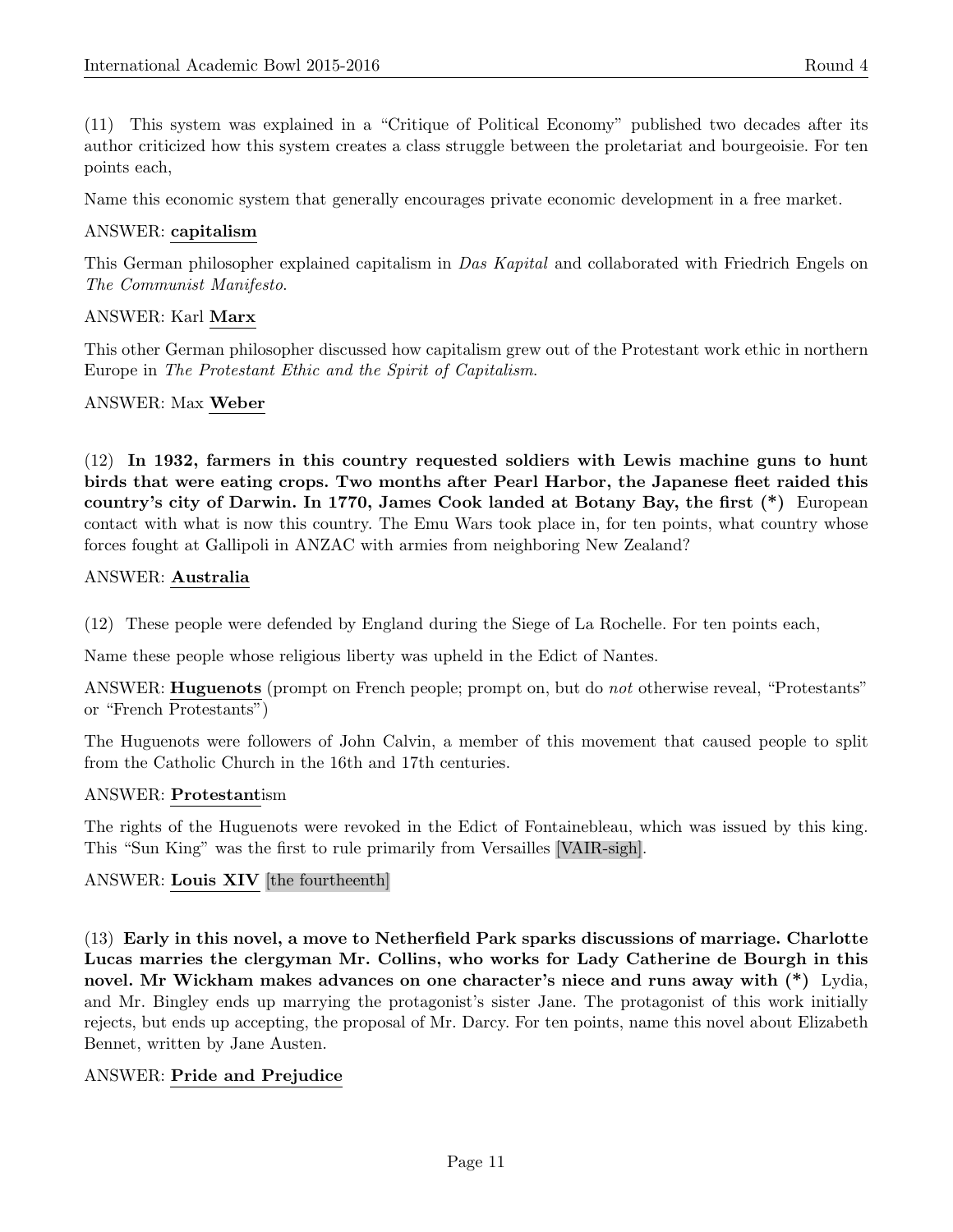(13) This character disappears in The Lost Hero. For ten points each,

Name this oft-expelled kid, the son of Sally and Poseidon in a series of young-adult novels.

ANSWER: Perseus "Percy" Jackson (accept any combination of one or more names)

This author created the Percy Jackson series.

#### ANSWER: Rick Riordan

This third five-part series of the Percy Jackson saga is currently in production. It began with The Hidden Oracle, released earlier this month, and focuses on an Olympian who was made mortal by Zeus.

# ANSWER: The Trials of Apollo

(14) This planet has the coldest atmosphere in the solar system. Water, ammonia, and methane ices make up this cyan-blue ice giant, which has a tilted magnetosphere and a sideways axis of rotation surrounded by vertical rings. This planet's 27 moons are named for (\*) characters from Alexander Pope and Shakespeare works. William Herschel discovered, for ten points, what planet that is orbited by Titania, the third-largest and seventh-farthest planet from the Sun?

#### ANSWER: Uranus

(14) When these organisms "bloom," their population rapidly increases, causing red tides and asphyxiating marine life. For ten points each,

Give this term for small marine organisms that use photosynthesis, including diatoms, kelp, and chlorophyta.

# ANSWER: algae

Some algae are classified as the phyto- type of these organisms, which can't swim against the current and serve as a food source for many fish and whales.

#### ANSWER: phytoplankton

Algae blooms are blamed on, among other factors, the overuse of this agricultural aid, whose nitrogen and phosphorus fuels the bloom. Manure is used as a natural form of this material.

# ANSWER: fertilizer